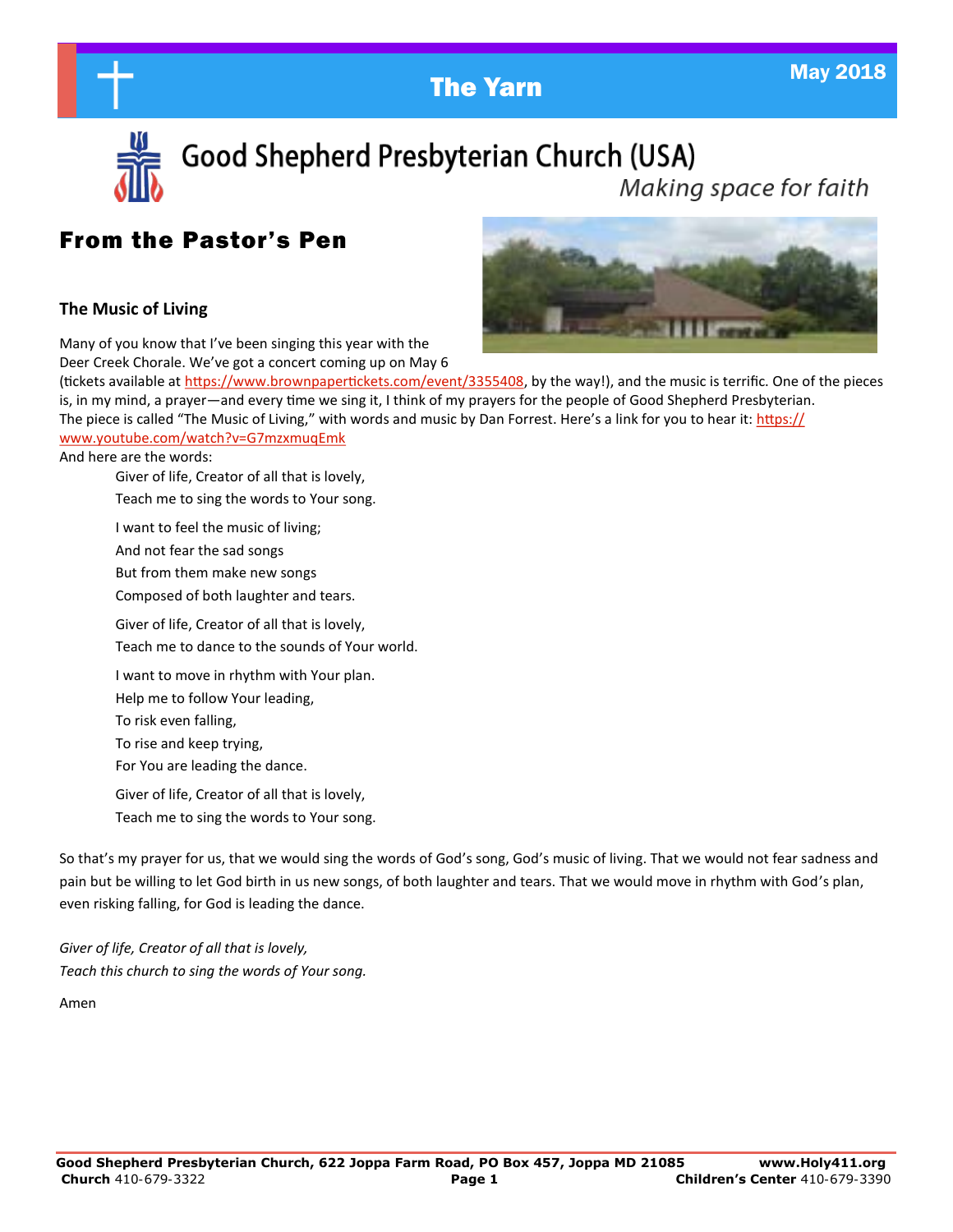

# Session Highlights - April 2018

**Congregational Meeting, April 29**. A special congregational meeting is called to vote for those members who are nominated to be on the Pastor Nominating Committee. These are the people who will solicite applications, review and analyze the applicants' references and documents, set up interviews and make recommendations to the session and congregation.

**Rev. Gay's Service**. It is hard to believe that Rev. Jeanne Gay will have been our interim pastor for a year in June. Interim pastors are hired under a one year contract and after the initial year, interim contracts are in 3 month increments until a permanent pastor is hired. Session is in the process of renewing Rev. Gay's contract for June to August.

**A Safe Church for our Children and Youth.** Session is currently reviewing our current policies that are designed to keep our members under the age of 18 safe. If you'd like to read the draft policies or have comments, please drop by the office.

#### Women's Bible Study—Thursday, April 12, 2018 - 10:00–11:30—Upper Room

**Thursday, April 12, 2008—10:00 – 11:30—Upper Room**

Cloud of Witnesses: The Community of Christ in Hebrews

#### BIBLE STUDY-LESSON 9 - In Community with all the Saints

Think of a woman (living or dead) who has had a life-changing influence on you. Make a few notes about the kind of person she was or is.

#### READ THE FOLLOWING: Hebrews 6:9-12; 13:24-25; 12:1-2; 11:35-40

KEY IDEA: Lesson 9 highlights the great cloud of witnesses from the past and present who show us how to live in faith and who support us in faithful living.

#### PRAYER LEADER: Norma HOSPITALITY: Jeanette and Elaine CLOUD OF WITNESSES: Delores



#### **RANDOM ACTS OF KINDNESS**

#### **BRING A LUNCH**

| <b>Ushers</b>  | Ushers:                             |                                                                                        | <b>Tellers:</b>                                                     | <b>Readers:</b>                                     |  |
|----------------|-------------------------------------|----------------------------------------------------------------------------------------|---------------------------------------------------------------------|-----------------------------------------------------|--|
| <b>Tellers</b> | May 6<br>May 13<br>May 20<br>May 27 | Petnic, Workman<br>Tich, McKemy, Morgan<br>Douglas, Webster, Starke<br>Maas, Wronowski | Bohns, Kent<br>Starke, Webster<br>Pfoutz, Tich<br>PreVatte, Workman | S. Thompson<br>D. Barr<br>S. Baranowski<br>K. Young |  |
| <b>Readers</b> |                                     |                                                                                        |                                                                     |                                                     |  |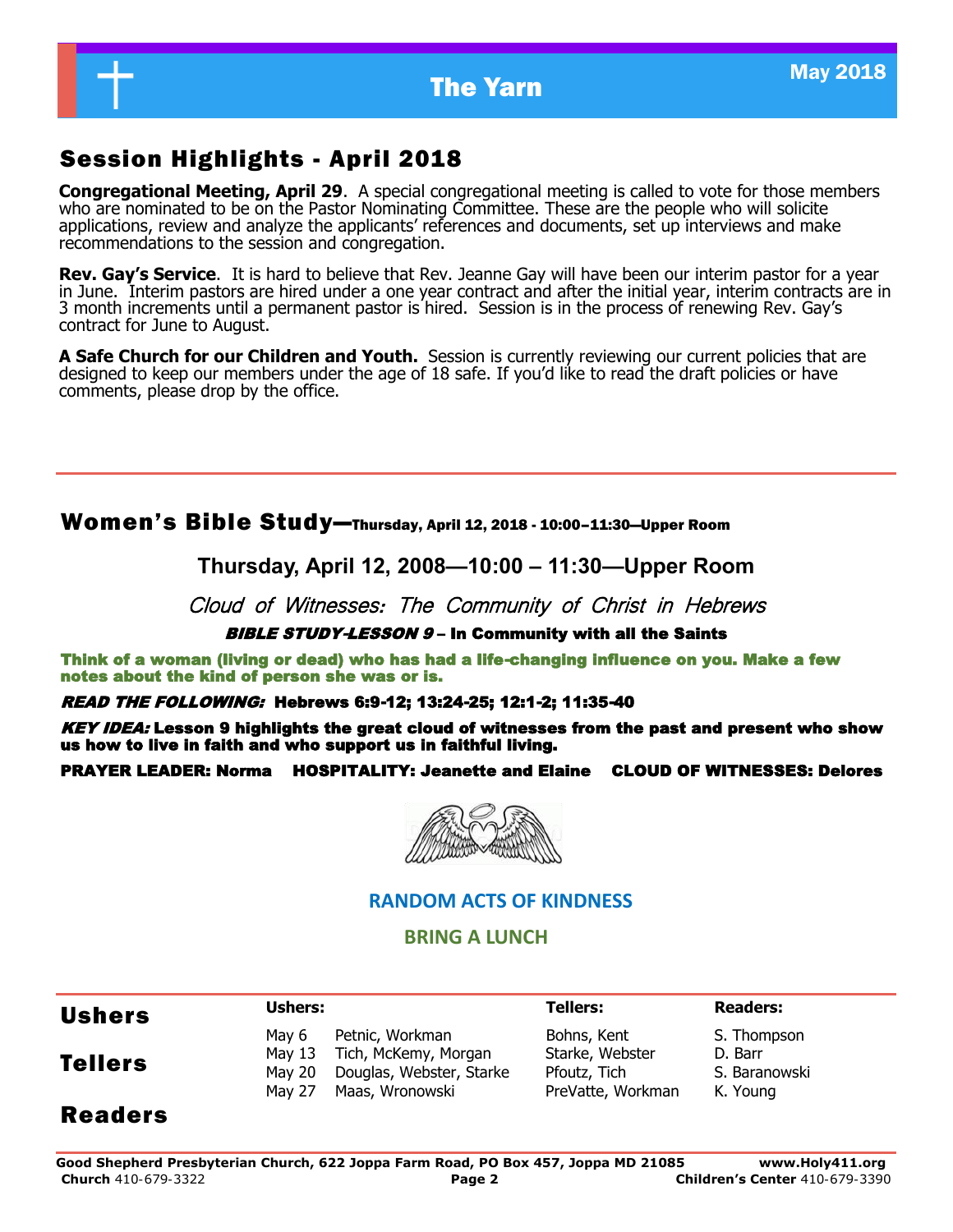# . **Thank you! Thank you! Thank you!**

 **A big Thank You to the many folks who helped on April 14th with the Work Party!!!**

 **The inside work has made a huge difference in how our Church sparkles and shines!!**

 **The outside work also makes the Church property look great!!!**

 **Maybe in the fall when can do another clean up to get us through the fall and winter months.**

 **Your efforts are greatly appreciated!!!**

**The Facilities Committee** 

#### **Thank you! Thank you! Thank you!**



## Women's Association—May Dates

**Thursday, May10 10:00 AM:** Circle Bible Study Lesson  $9 - In$  Community with All the Saints

**Thursday, May 24 10:00 AM** (4<sup>th</sup> Thursday Program) Extreme Family Outreach Speaker, Marlyn and Steve Gambrill (This is the mission program that provided the children names for our Christmas Giving Tree.) Bring your lunch.

**Monday, June 11 Annual Women's Picnic 5:30 – 8:30** Need a volunteer to host this event!!

#### **SPRING FLING BAKE TABLE (MAY 12)**

The women are having a bake table at the Annual Spring Fling. We need your donations of cookies, brownies, bars, cupcakes, breads, pies, cakes, and other yummy treats for this event!!

**PLEASE** bring your goodies Friday evening or early on Saturday morning. **THANKS!!!**

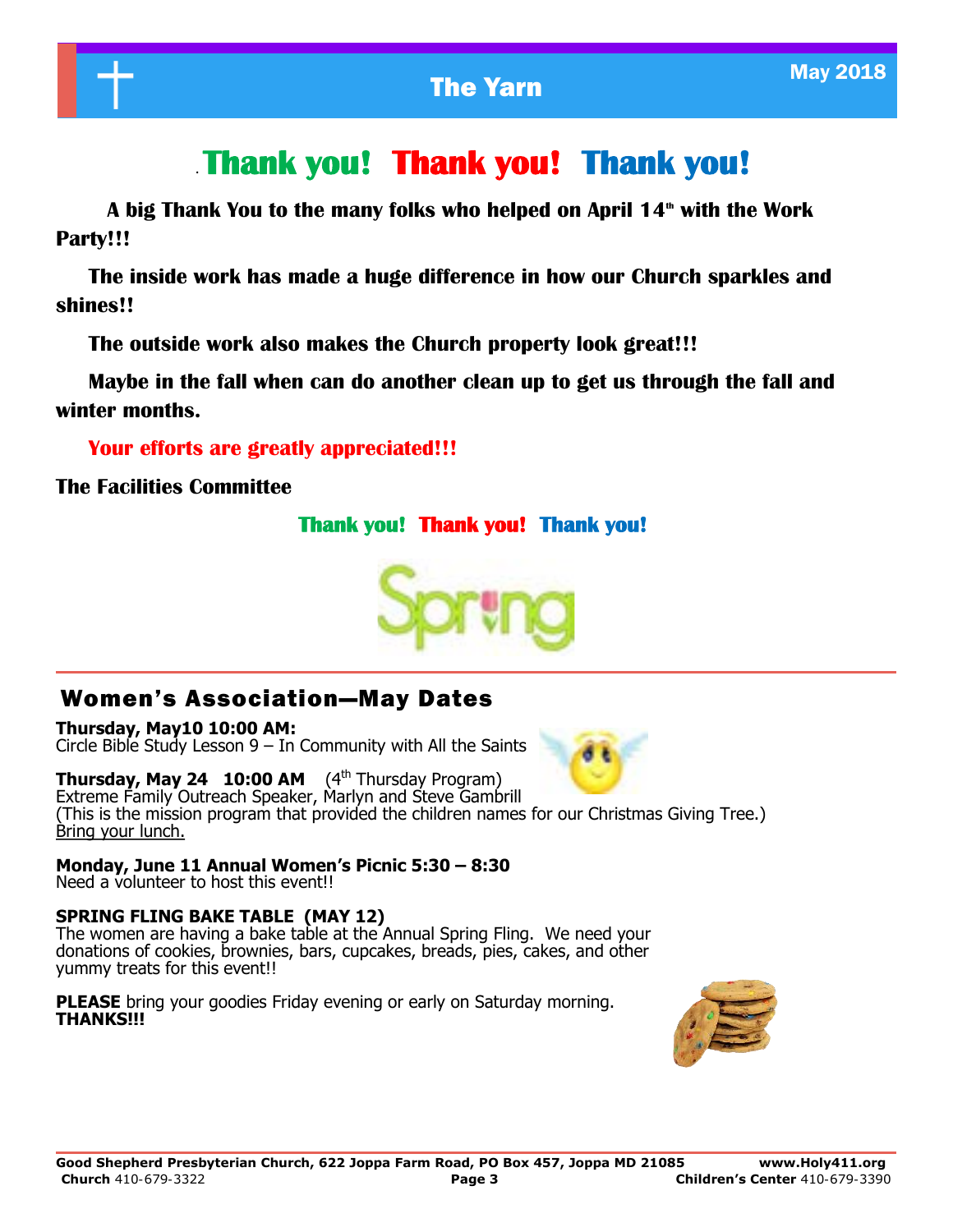

# **The Yarn May 2018**

# Shepherd's Kids

It is always a joy to spend time with the children in our community. After missing two of our meetings because of weather events, April provided fun and learning for our children. We made Resurrection Eggs to teach the children about Easter and bird feeders to focus on Earth Day. We are grateful for all those who volunteer to help with this amazing outreach. A special thanks to Jeanette Petnic and the kitchen staff...best quote from one of our children "This penne pasta is gooder than Olive Tree!"

#### **See you for our final two nights this season: May 9 and 16**





# Deacons

#### **"The world's favorite season is the spring. All things seem possible in May"**

Edwin Way Teale

Happy to report another successful Easter Egg Hunt. If you missed the fun, we had about 60 children locate 3200 eggs in record time. Yes! 3200 eggs, this is not a typo. Following the search, refreshments were enjoyed by all. The ladies did a beautiful job setting up the social hall, and we had an abundance of cookies and juice. We were pleased to carry on the tradition of offering a prize of choice to every child who participated. Thank you to everyone who donated eggs, food, drink, and prizes, and who filled and hid eggs.

#### **SPRING FLING AND YARD SALE - May 12th, 8am - 2pm**

Please plan to support your church and community outreach. We would like everyone involved. Come to buy or come to sell. We will have a variety of vendors who need your support. There is a Good Shepherd yard sale table, and we are collecting donated items for this, as well as books and baked goods. There will be a food truck and Kona Ice.

Bring the children, to make a corsage for Mothers Day. Game area, and raffle for various baskets filled with gifts for that special person. Join us and support Good Shepherd and our vendors.

If you have any questions or want to rent a space please call Chris 443-286-0655 or email Ashley, ashbarnes3@yahoo.com

#### **CALENDAR OF EVENTS**

July Harford Family House - Bed Pillow Drive

September 9th - Church Picnic



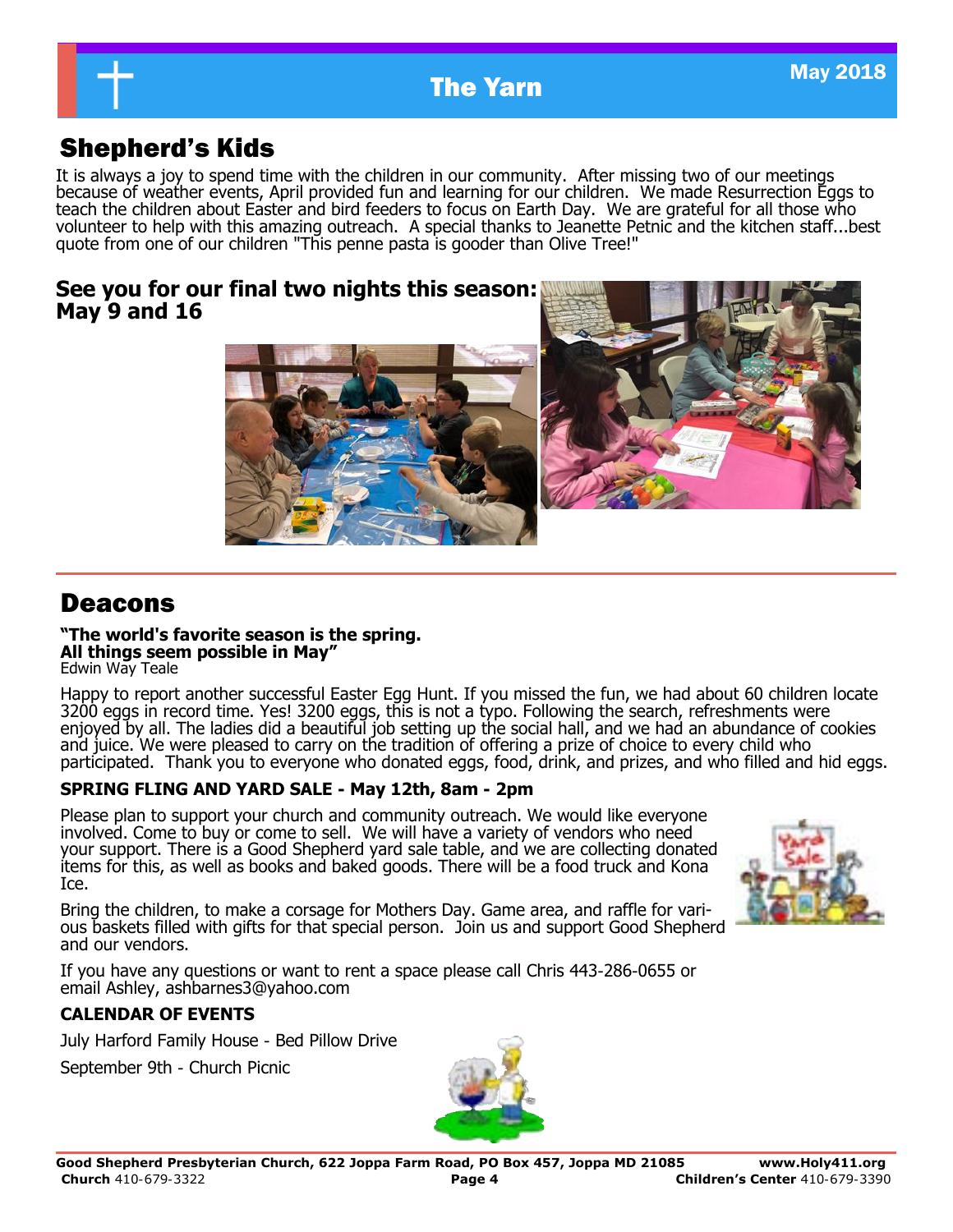

# Children's Program Graduation raduationed

**GOOD SHEPHERD CHILDREN'S CENTER**

**Graduation Exercises Friday, June 1, 2018 6:30 pm**

**Ceremony will take place in the sanctuary.**

**Food and drink are not appropriate in the sanctuary**

# Sharing Table

The Sharing Table receives bakery donations from BJ's in Tollgate each week. The items must be picked up between the hours of 9 and 12 noon and delivered to the Prince of Peace Catholic Church for distribution the following Saturday. We currently need someone to either join a three person rotation for making the pickup on the third Friday of each month, and/or making the pickup only when there is a fifth Friday in the month, which typically happens twice each year.

Please prayerfully consider taking on this charge. Contact Bill Starke to volunteer or for more information.

# Spotlight on Stewardship

STEWARDSHIP - Here we go again. They're asking for money. Nope! This is Stewardship, but it isn't about asking you to give money. In fact, this might even save you a little money.

Sunday, April 22 was Earth Day, so let's think a minute about what we can do to help the earth. One way is to use a mulching blade on your lawn mower and leave the clippings on your lawn. The little pieces of grass decompose right there in place and help to improve your lawn. This assume that you mow your lawn on a regular basis. This won't work if you let your lawn get too high between mowing's. Or, if you insist on bagging your clippings, then put them in a compost pile. This, in time, will give you some nice compost to use in your garden

# **Officers**

**ELDERS:** Lynn Villa **Mike Bohns** Mike Bohns

**DEACONS: Class of 2018 Class of 2019 Class of 2020** Becky McKemy **Clay Maas Redet Fiseha** 

**Class of 2018 Class of 2019 Class of 2020** Gary Workman Sounghee Baranowski Cindy PreVatte Mary Kaye Kent **Hazel Morgan** Ellie Pfoutz Jerry Tich Gail Wronowski Farrell Maddox

Valerie Davis

Norma Webster Elaine Tich Ashley Andrews Allen Wronowski

## Prayer List

Philip Pugh, Wayne Weich, Diana Ciccotelli, Rodger & Vyona Bultena, Ed Matthai, Suzy Phillips, Dr. Whiteford, Steve Rapley, Jenna & Seaver Shunk, Anita Barrett, Maureen, JoAnn Hanes, Millie Fike, Rev. Neta Pringle, Caroline, Marlene, Beverly Kott, Norita Eleanor Bierman, Roberta Harr, Jane Marble, Ryan

**gsprayers@juno.com**

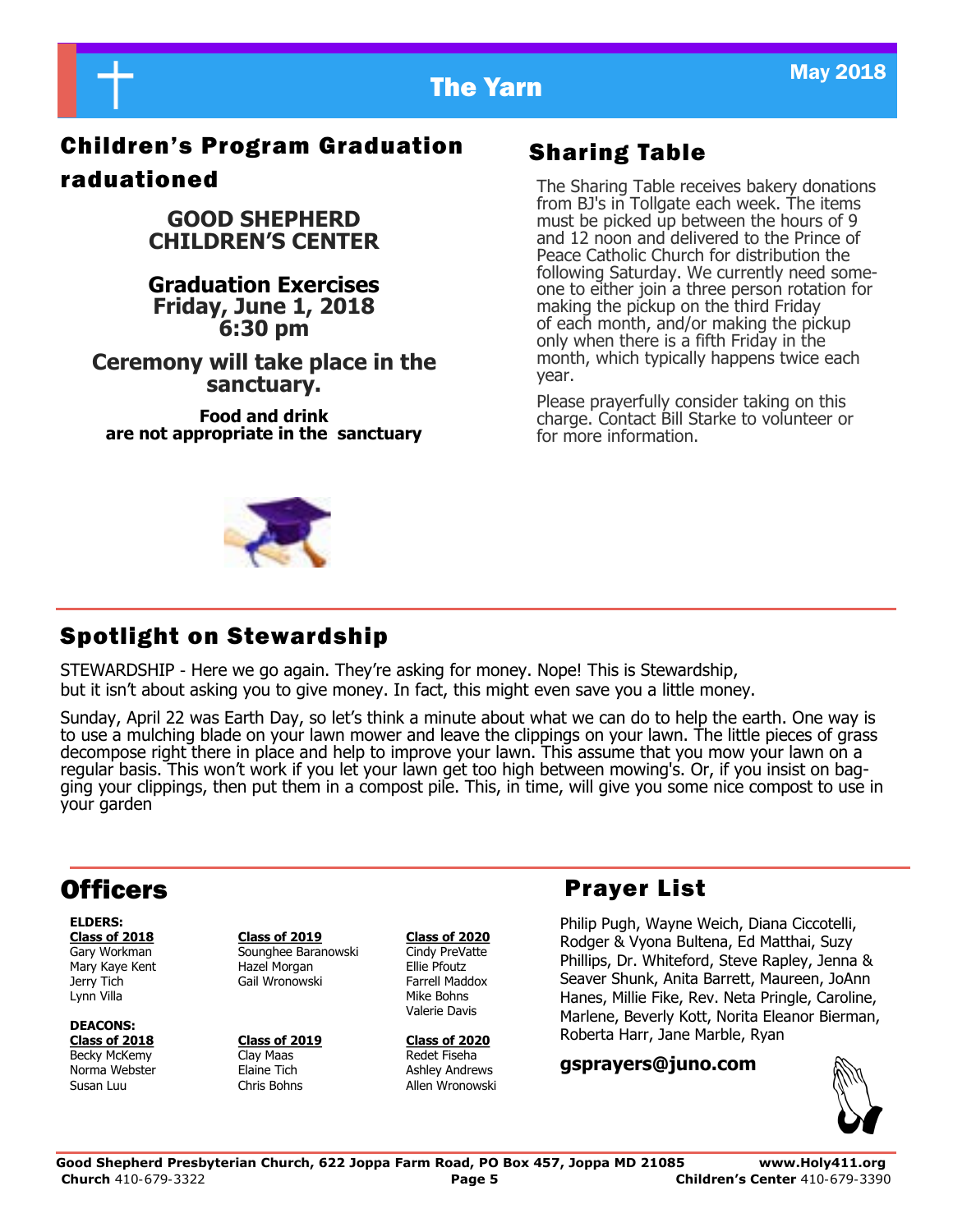# **GOOD SHEPHERD PRESBYTERIAN CHURCH**

The Yarn May 2018 (1989) and the Yarn May 2018

**SPRING FLING**

VENDORS, YARD SALE, CRAFTS FOR SALE, CHILDREN'S CRAFTS

> **May 12, 2018 8am-2pm**

good shepherd Presbyterian church 622 joppa farm road, joppa, md 21085

Save the date for Good Shepherd's Spring Fling and Yard Sale! There will be craft and direct sales vendors, yard sale shopping, food, children's games and crafts, and fun for all! Come make Mom a corsage for Mother's Day at our kid's craft corner! If you are interested in renting yard sale or vendor space, please contact Ashley or Chris. (Spaces: \$25 10'x 10')

> For more information or to reserve a space please contact: ashley: [ashbarnes3@yahoo.com](mailto:ashbarnes3@yahoo.com) or Chris: 443-286-0655